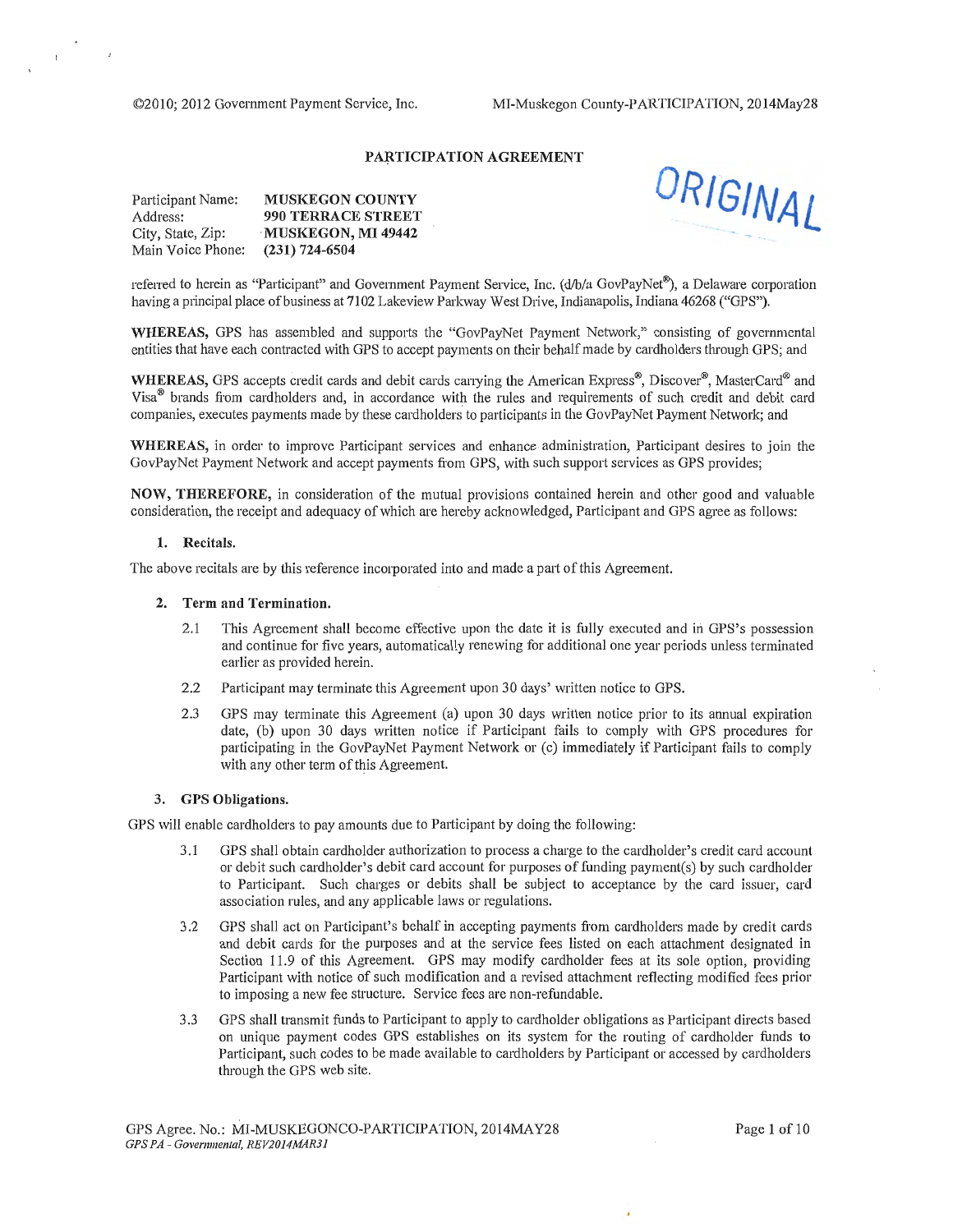- 3.4 Participant shall have no liability for reversals (i.e., chargebacks). GPS shall be responsible for handling all chargebacks, re-presentments, customer service to cardholders, claims and any transaction disputes associated with cardholders' use of cards to make payments to Participant through GPS. For purposes of closing GPS books and records, all payments will be considered final 12 months after being authorized by the card-issuing bank.
- 3.5 GPS shall not charge Patticipant any fees to patticipate in the GovPayNet Payment Network. GPS reserves the right to charge Participant for other services or equipment, such as custom software development, peripheral devices, and other services and support as the parties may agree upon from time to time.
- 3.6 GPS shall provide GovPayNet Payment Network administrative support to cardholders and to Participant through a toll-free telephone help line and the Internet.
- 3.7 GPS shall provide Participant with training, procedures, toll-free telephone numbers, web addresses, and promotional and instructional materials all at GPS' sole expense.
- 3.8 GPS shall be responsible for all federal, state, and local taxes legally imposed upon its services.

#### **4. Participant Obligations.**

.

Participant's continued participation in the GovPayNet Payment Network is conditioned upon the following:

- 4.1 Pmticipant shall (i) keep available for reference any user manuals and instructional materials GPS provides to Pmticipant, (ii) display logos, signage, literature, and other promotional and instructional materials that GPS provides, and (iii) cooperate with all reasonable GPS requests to encourage greater use by cardholders of the GovPayNet Payment Network.
- 4.2 Participant shall provide telecommunication capabilities, such as telephone, facsimile, and Internet connections to enable cardholders to access GPS from Participant locations and enable GPS to communicate with Participant.
- 4.3 Participant shall be responsible for establishing and maintaining secure access at its locations to the GPS administrative system, including user identification, passwords and precautions for accessing all confidential information. GPS shall be entitled to rely on any communications or instructions initiated with Participant's user identification, passwords or other security and identity tokens or devices.
- 4.4 Participant shall designate a primary contact and a secondary contact for GPS to communicate with on operational, technical, and administrative issues.
- 4.5 Participant shall provide accurate bank routing and account numbers to GPS if Participant requests electronic deposit of funds from GPS.
- 4.6 Participant shall cooperate with GPS in the event of an overpayment to refund to GPS funds that GPS can demonstrate exceed cardholder liabilities to Participant.
- 4.7 Participant shall provide GPS with prompt written notice of any change in the information Participant provides to GPS necessary for Participant's participation in the GovPayNet Payment Network, including but not limited to any change in its bank routing and account numbers.
- 4.8 In the event Participant receives a payment from GPS that appears to have been obtained through fraud, Participant shall cooperate in any resulting investigation.
- 4.9 Participant shall follow the GovPayNet Payment Network participation procedures that GPS provides to Participant, as such procedures may be updated from time to time. Participant must follow GPS instructions and procedures regarding display of card association logos.
- 4.10 Participant shall not enter into any other agreement or make any other arrangement for services similar to those available through the GovPayNet Payment Network for the duration of this Agreement.

#### **5. GPS Representations and Warranties.**

5.1 This Agreement is valid, binding, and enforceable against GPS in accordance with its terms. GPS has full power and authority to execute and deliver this Agreement and perform its obligations hereunder.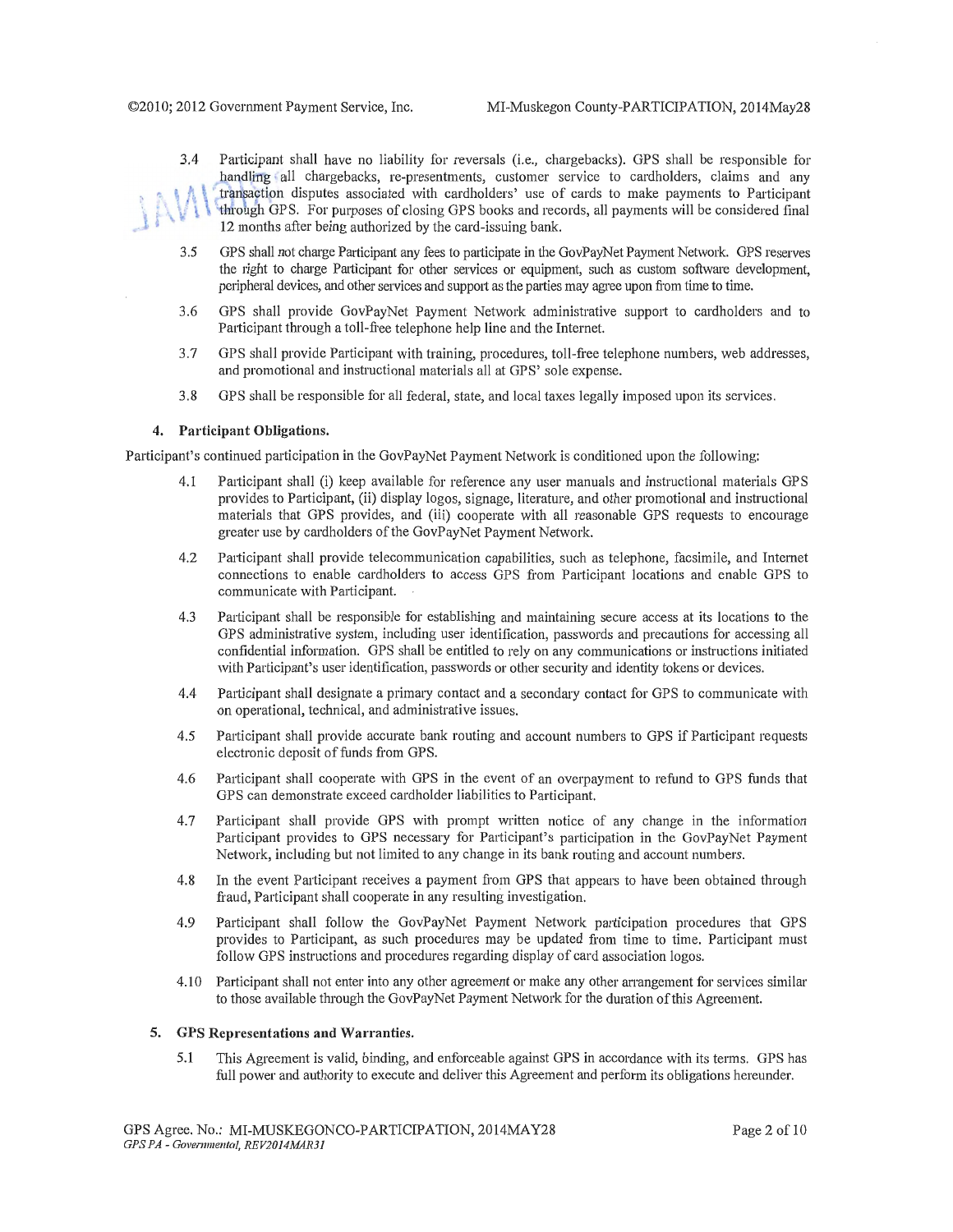- 5.2 GPS employees, agents and subcontractors have and shall possess the education, knowledge and experience necessary to qualify them individually for the particular duties they perform.
- 5.3 During the performance of this Agreement, GPS shall provide services in a non-discriminatory manner and shall not deny services or employment on the basis of race, creed, color, national origin, sex, age, disability, sexual orientation, military status, marital status or any other legally protected class.
- 5.4 GPS will comply with the rules and procedures applicable to the credit and debit card brands it accepts and with all applicable laws and regulations.

#### **6. Participant Representations and Warranties.**

- **6.1** Participant has taken all administrative, legal, and regulatory measures necessary for it to enter into this Agreement.
- 6.2 If Participant desires to extend services under this Agreement to another public agency, as defined in any applicable law, Pmticipant shall first notify GPS in writing of the planned service extension and shall take all actions necessary under such law to make this Agreement binding upon any such public agency.
- 6.3 This Agreement is valid, binding, and enforceable against Participant in accordance with its terms.

#### **7. Notices.**

 $\int_0^1 \frac{e^{2\pi i t}}{t^2} dt = 1.$ 

All notices permitted or required by this Agreement shall be in writing and shall be given to the respective parties in person, by first class mail or by facsimile (with a hard copy following) addressed to:

#### **Participant:**

Heath Kaplan, Finance Director Muskegon County 990 Terrace Street Muskegon, MI 49442 Phone: (231) 724-6397 Email: kaplanhe@co.muskegon.mi.us **GPS:**  Client Services Department

Government Payment Service, Inc. 7102 Lakeview Parkway West Drive Indianapolis, Indiana 46268 Phone: (866) 564-0169 Email: accountservices@govpaynet.com

or to such other person or place that the parties may from time to time designate. Notices and consents under this section shall be deemed to be received, if sent by mail or courier, five days following their deposit in the U.S. Mail or with such courier and, if sent by facsimile, when such facsimile is transmitted to the number provided in this section and sender receives a confirmation of such facsimile.

#### **8. Disclaimers and Limitation of Liability.**

- 8.1 The sole purpose of this Agreement is to enable Participant to participate in the GovPayNet Payment Network. Participant understands and agrees that GPS takes no responsibility that amounts GPS transmits to Participant will fully satisfy any cardholder's obligation to Participant, and that GPS does not warrant any particular outcome or result other than the delivery of such cardholder's payment to Participant.
- 8.2 GPS shall provide all services hereunder to Participant as an independent contractor. Nothing contained herein shall be deemed to create any association, partnership, joint venture, or relationship of master and servant or employer and employee between the patties or to provide either patty with the right, power, or authority, expressed or implied, to create any such duty or obligation on behalf of the other patty.
- 8.3 GPS shall indemnify and save harmless Participant, its agents, officers, and employees from responsibility or liability for damages, costs, expenses, (including reasonable attorney fees and defense costs) resulting from the death of or physical injuries to any person or damages to or destruction of any tangible property directly caused by the negligence or willful misconduct of GPS, its employees, or agents in the performance of services hereunder. **This indemnification shall not extend to claims, demands, damages, costs, expenses (including attorney's fees and defense costs), judgments or liabilities resulting from the sole or contributory negligence or willful misconduct of Participant.**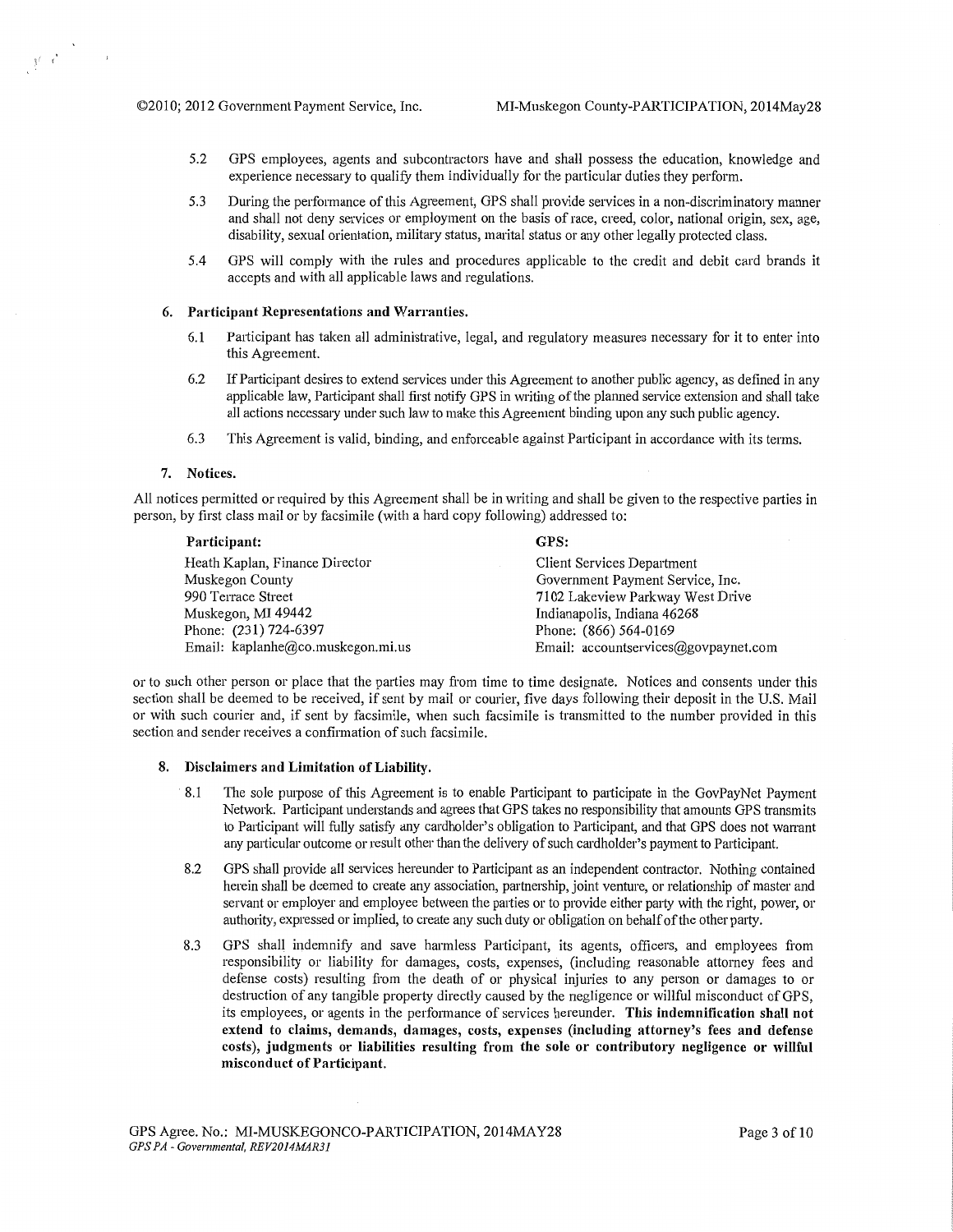8.4 EXCEPT AS STATED IN SECTION 8.3, GPS LIABILITY TO PARTICIPANT IS LIMITED TO MAKING PAYMENTS TO PARTICIPANT IN THE AMOUNTS THAT GPS HAS INFORMED PARTICIPANT HAVE BEEN AUTHORIZED. THE GOVPAYNET PAYMENT NETWORK, ANY INCIDENTAL GOODS AND RELATED SERVICES ARE PROVIDED ON AN AS-IS, AS-AVAILABLE BASIS. GPS MAKES NO WARRANTIES THAT GPS SERVICES WILL BE ERROR FREE OR UNINTERRUPTED AND DISCLAIMS ALL OTHER REPRESENTATIONS OR WARRANTIES, EXPRESS OR IMPLIED, INCLUDING WITHOUT LIMITATION ANY WARRANTIES REGARDING QUALITY, SUITABILITY, MERCHANTABILITY, OR FITNESS FOR A PARTICULAR PURPOSE. NEITHER PARTICIPANT NOR GPS SHALL BE LIABLE FOR LOST REVENUES, PROFITS, INTEREST, GOOD WILL, OR ANY INDIRECT, INCIDENTAL, PUNITIVE, OR CONSEQUENTIAL DAMAGES SUFFERED OR INCURRED BY THE OTHER PARTY IN CONNECTION WITH OR ARISING FROM SERVICES PERFORMED UNDER THIS AGREEMENT. PARTICIPANT BEARS ALL RESPONSIBILITY FOR ADMINISTRATIVE AND OFFICIAL ACTIONS TAKEN BY PARTICIPANT.

### 9. Publicity.

GPS shall not issue any press release or make any statement to the media with respect to this Agreement or the services provided hereunder without the prior written consent of Participant.

#### 10. Intellectual Property.

Participant acknowledges and shall not challenge GPS' ownership of GPS copyrights, trademarks, service marks, trade names, patents, patent applications, or other intellectual property ("GPS Intellectual Property"). Participant agrees that use of GPS Intellectual Property shall be in accordance with GPS instructions and subject to the control, direction and approval of GPS, any rights arising out of such use shall inure solely to the benefit of GPS, and that Participant shall have no ownership or other interest in GPS Intellectual Property.

#### 11. Miscellaneous Terms and Conditions.

- 11.1 Third-Party Beneficiaries. There are no third-party beneficiaries to this Agreement.
- 11.2 Assignment. This Agreement may not be assigned, in whole or in part, by either party hereto without prior written consent of the other party, which consent shall not be unreasonably withheld.
- 11.3 Force Majeure. Either party is excused from performance and shall not be liable for any delay in performance or non-performance, in whole or in part, caused by the occurrence of any contingency beyond the control of the parties including, but not limited to, work stoppages, fires, civil disobedience, riots, rebellions, terrorism, loss of power or telecommunications, flood, storm, Acts of God and similar occurrences.
- 11.4 Governing Law. Matters of contractual interpretation shall be governed by the internal laws of the State of Indiana.
- 11.5 No Waiver. A waiver of any portion of this Agreement shall not be deemed a waiver or renunciation of other portions.
- 11.6 Survival. Rights and obligations under this Agreement which by their nature should survive will remain in effect after termination or expiration hereof.
- 11.7 Severability. In the event that any provision of this Agreement is adjudicated by any court of competent jurisdiction to be invalid, illegal, void, or unenforceable, all other provisions of this Agreement shall nevertheless remain in full force and effect.
- 11.8 Counterpaits. This Agreement may be executed simultaneously in multiple counterpaits, each of which is deemed an original, but all of which taken together constitute one and the same instrument.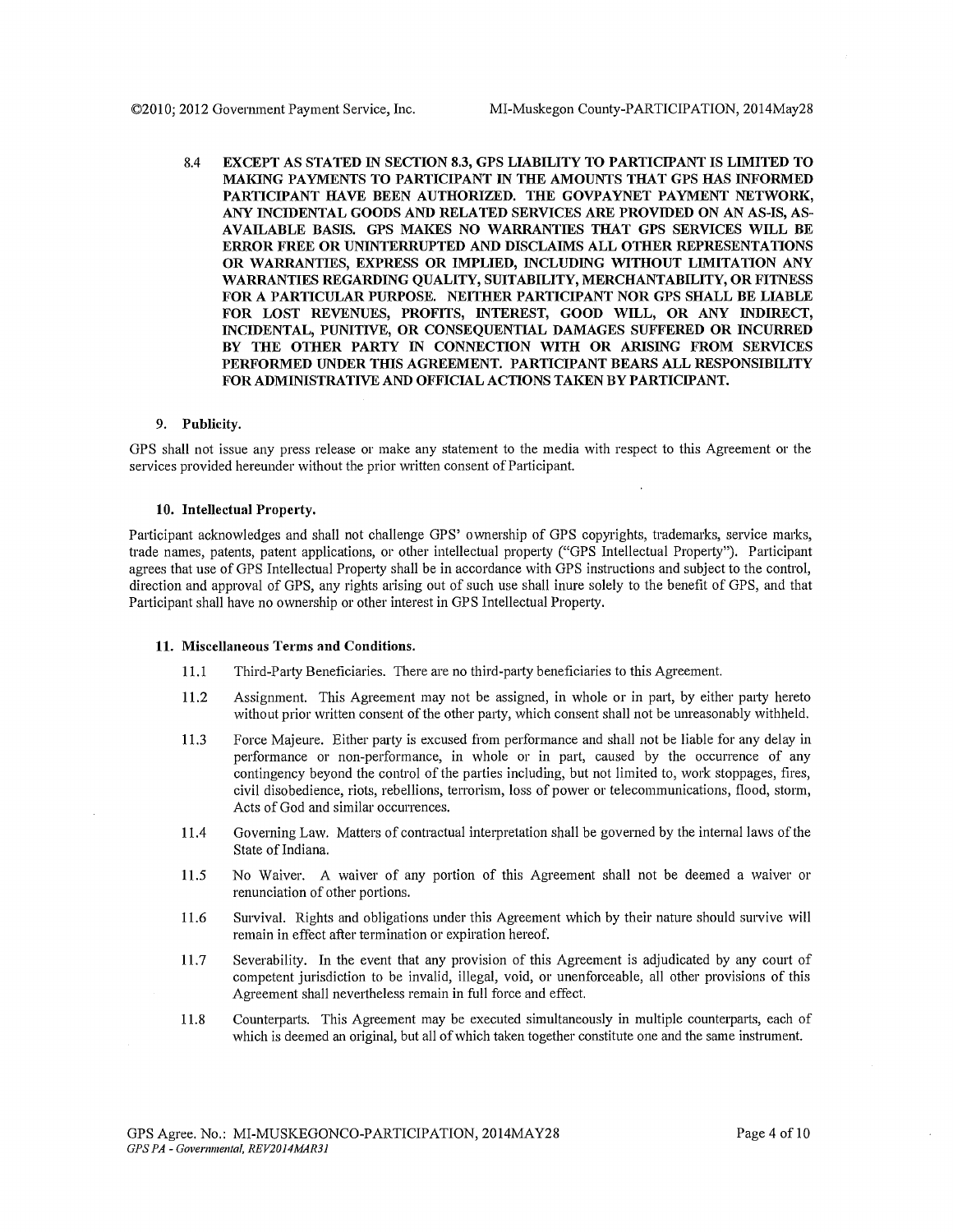11.9 Complete Agreement. This Agreement, together with its attachments, is the entire agreement between and expresses the complete understanding of the parties, superseding all prior or contemporaneous agreements, with regard to the subject matter herein and may not be altered, amended or modified except in a writing incorporated hereto, and signed by the patties, provided, however, that GPS may revise the terms of this Agreement if required to comply with card association rules, law or regulation and GPS provides notice to Participant of such change. The following are attachments to this Agreement:

Attachment A  $\boxtimes$  Attachment B  $\boxtimes$  Attachment C  $\boxtimes$  Attachment D  $\Box$ 

IN WITNESS WHEREOF, the parties hereto have executed this Agreement by their duly authorized representatives or agents as of the date written below.

MUSKEGON COUNTY (Participant)

,  $\hat{\psi}^{\dagger}$ 

t va **Signature** 

Bonnie Hammersley Kenneth D. Mahoney County AdministratorCounty Board Chair

Date:

GOVERNMENT PAYMENT SERVICE, INC.

Mule 6. Macka

Mark E. MacKenzie Chief Executive Officer

Chief Executive Officer<br>Date:  $\frac{7}{8}$ /*14* 

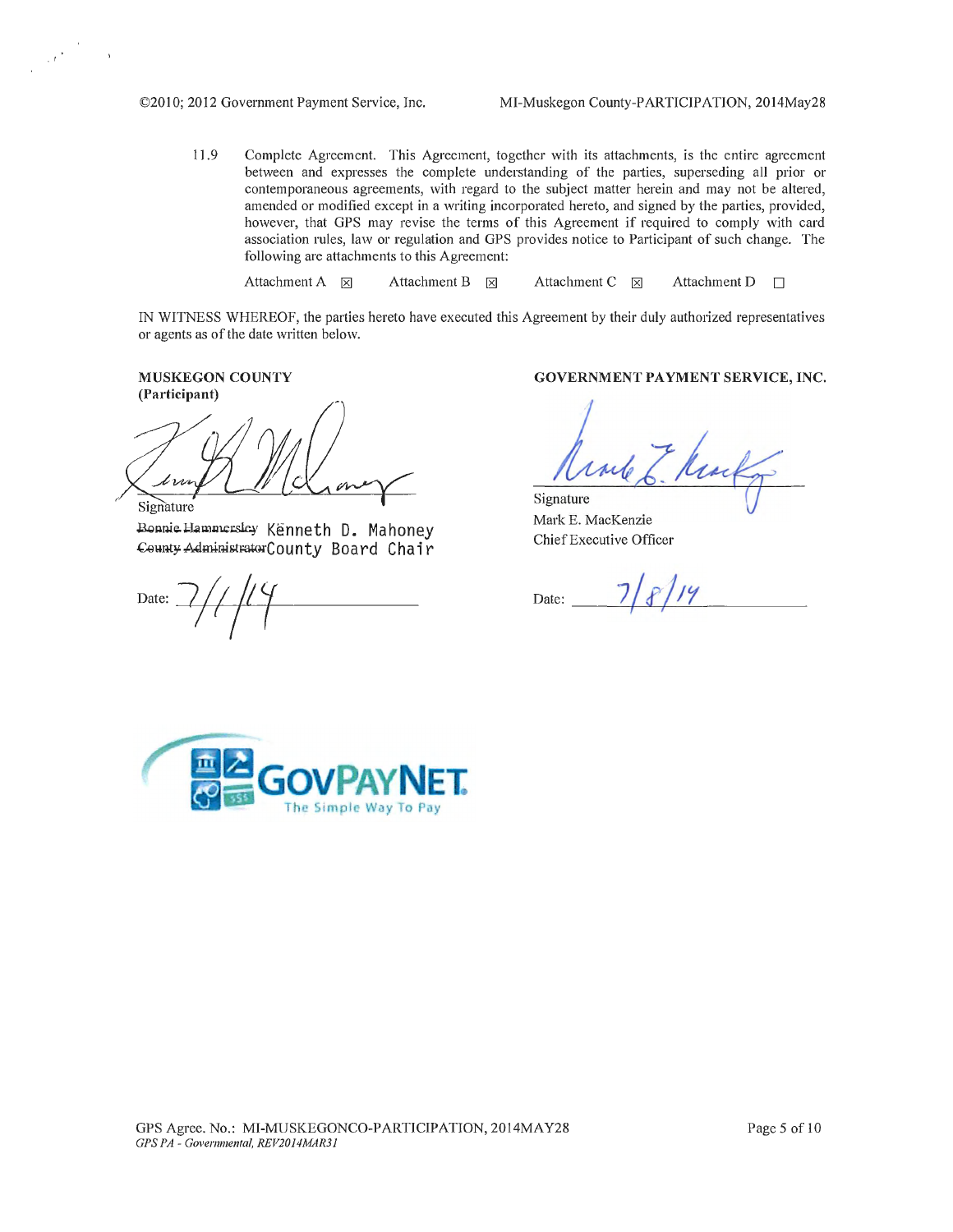# ATTACHMENT "A" -SERVICES GPS Agree. No.: MI-MUSKEGONCO-PARTICIPATION, 2014MAY28

| Participant has elected the following options in accordance with the terms of services in the Agreement: |                                     |  |
|----------------------------------------------------------------------------------------------------------|-------------------------------------|--|
| X GovPayNet Basic                                                                                        | $X$ GovPayNet GovSwipe <sup>®</sup> |  |
| <b>GovPayNet Connect</b>                                                                                 | GovPayNet BailCall®                 |  |

#### General Service Terms

Participant is responsible for advising GPS as to the types of payments GPS is authorized to accept on Participant's behalf (per the service fees stated in any Attachment to this Agreement). Participant may at any time (i) authorize GPS to accept additional types of payments within the scope of the applicable service fees; (ii) cancel the processing through GPS of any types of payments; (iii) modify the options selected above, (iv) modify the account(s) to which GPS shall direct payments to Participant; or (v) add other agencies, departments or sub-agencies ("Affiliated Agencies") to, or delete Affiliated Agencies from Participant's use of any GPS services and equipment by specifying all such changes to GPS in writing (via letter, email, or facsimile). Any such changes will be subject to GPS acceptance and confirmation in writing and will require reasonable lead time to implement.

Participant warrants that all service and equipment selections Participant makes and the extension or termination of services with respect to Affiliated Agencies shall be in compliance with the laws and regulations applicable to Participant's organization.

#### GovPayNet Basic

GovPayNet Basic is designed to be available 24 hours a day, 7 days a week, 365 days a year. GPS will provide Participant with access, at Participant's option, to "ProviewEXP," a secure website for transaction administration and review, report generation, and analysis. For Bail Transactions, GPS will make available a bail summary report to Patticipant each day for all transactions completed the previous day. For Non-Bail Transactions, GPS will make available a reconciliation report to Participant each day for all transactions completed the previous day. This report will also include any open transactions not previously approved.

Transactions may be completed by:

- Internet, using the www.govpaynow.com web site, or
- Telephone, accessing a Customer Service Representative ("CSR"), including bilingual (English and Spanish) CSRs, supported by a language line for additional translation services.

For Bail Transactions, either method of transaction completion shall be available to Participant.

For Non-Bail Transactions, if Participant has elected not to use CSR services, the service fees GPS provides to Participant reflecting CSR support shall not apply.

GPS will forward electronically to Participant's designated account(s) the funds for all approved transactions within two business days after transaction authorization, or will remit funds by check if Participant so requests in writing.

### **GovPayNet Connect**

GovPayNet Connect includes the same services as GovPayNet Basic, but provided in an integrated mode. For Participants that select GovPayNet Connect, GPS establishes an electronic data interface with Participant's internal accounting, cashiering, and other management systems to exchange encrypted data. The interface is based on specifications Participant and GPS mutually develop. A Participant using GovPayNet Connect may receive information from cardholders that is subject to Payment Card Industry Data Security Standards ("PCI DSS"). GPS ACCEPTS NO RESPONSIBILITY FOR SECURITY OR PCI DSS COMPLIANCE WITH RESPECT TO CARDHOLDER INFORMATION THAT RESIDES ON SYSTEMS OTHER THAN THOSE CONTROLLED BY GPS.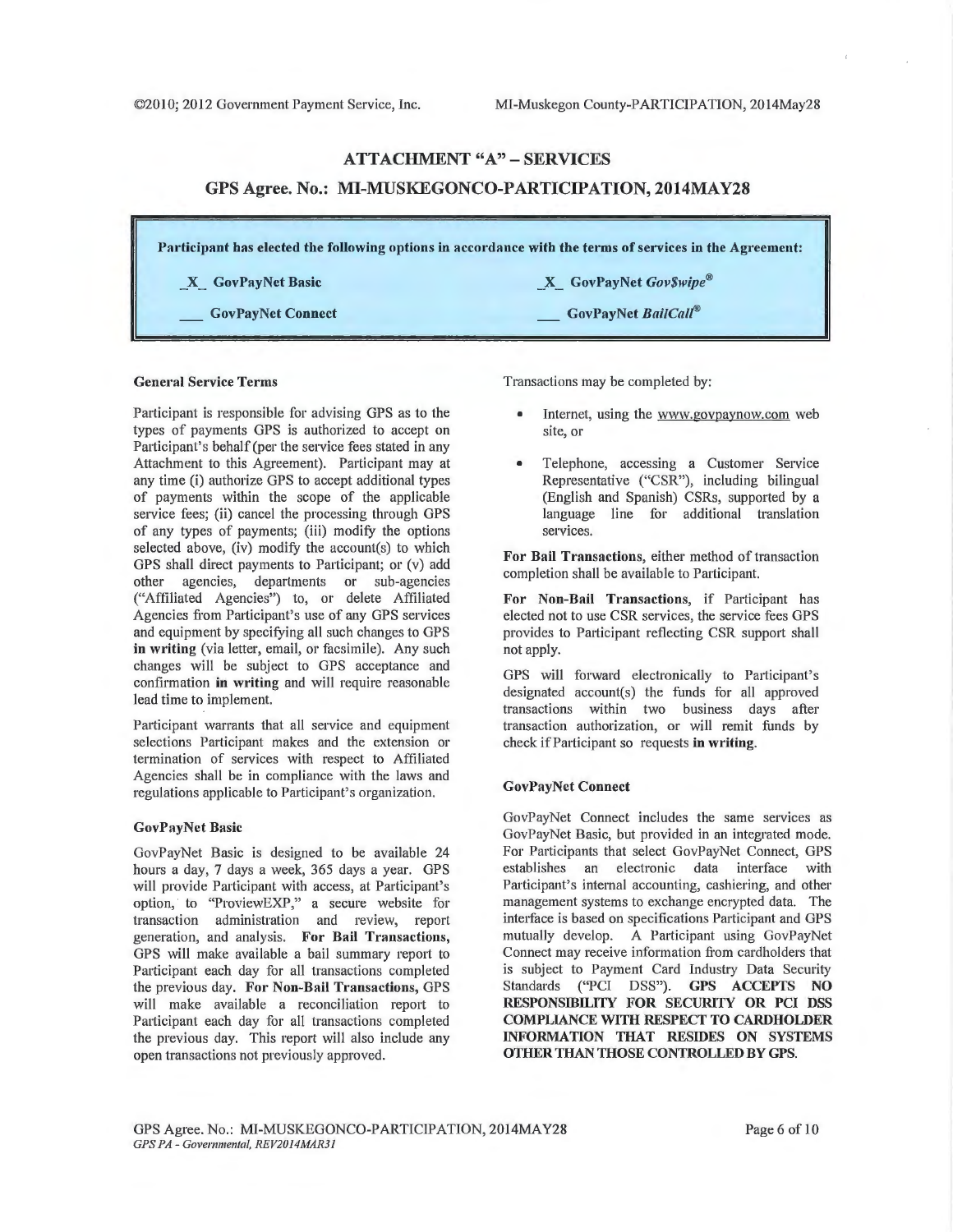©2010; 2012 Government Payment Service, Inc.

### GovPayNet *Gov\$wipe*

·''

*Gov\$wipe* may be used for all payment types. GPS will provide Participant with card readers and peripheral equipment (cables, etc.), which are and will remain the properly of GPS, at GPS's expense. Participant understands that GPS card readers are embedded with proprietary technology ("Firmware"). GPS grants Participant a license to use such card readers and Firmware for the duration of the Agreement.

Participant's use of card readers and Firmware shall be limited to the purposes of this Agreement. Acceptance and use of card readers does not convey to Participant any title, patent, copyright or other proprietary right in or to the Firmware. At all times, GPS or its suppliers retain all rights to the Firmware, including but not limited to updates, enhancements, and additions. Participant shall not attempt to access or disclose the Firmware to any patty, or transfer, copy, license, sublicense, modify, translate, reverse engineer, decompile, disassemble, tamper with, or create any derivative work based on the Fitmware.

Participant will use reasonable care to protect card readers from loss, theft, damage or any legal encumbrance. GPS shall provide card readers and installation instructions at service implementation and when providing any replacement or additional card readers, by shipment to a location Participant designates. Or, at GPS's option, Participant will allow GPS and its designated representatives reasonable access to Participant's premises for training purposes and device installation, repair, removal, modification, upgrades, and relocation. GPS is solely responsible for the maintenance of any card readers and shall supply Participant with replacement card readers on Participant's request and as GPS deems appropriate. Upon termination of this Agreement, GPS may require Participant to return card readers to GPS, at GPS's expense and by such method as GPS specifies. Patticipant may increase or decrease the number of card readers deployed upon request in writing to and accepted in writing by GPS. GPS shall communicate any shipping and handling procedures and costs to Participant prior to taking any requested action.

Card readers are designed to communicate cardholder data to GPS through Participant's computing equipment to which they are cable-attached via USB port. Internet access to GPS is required for *Gov\$wipe* transaction processing and is enabled solely by Participant's computers and networks.

MI-Muskegon County-PARTICIPATION, 2014May28

Patticipant is responsible to use standard safeguards and practices to keep its computers and networks secure and free from malicious software or hardware. GPS shall not be held liable to Participant for exposure of Participant's computers or networks to malicious software or hardware of any kind.

### GovPayNet *Bai!Call*

*Bai/Call* may be used for cash bail and related transactions only. GPS will provide Participant with wall-mounted "courtesy telephones" at GPS's expense. Any telephones and peripheral equipment GPS provides are and will remain the property of GPS. All telephones will ring directly into the GPS call center when the handset is lifted.

Participant shall be solely responsible for the installation or removal of telephones in Participant's premises, consistent with GPS instructions and using qualified technicians, and at Participant's expense. Participant will use reasonable care to protect telephones from loss, theft, damage or any legal encumbrance.

GPS shall provide telephones and installation instructions at service implementation and when providing any replacement or additional telephones, by shipment, at GPS's expense, to a location Participant designates. If Participant elects to terminate *BailCall* or upon termination of the Agreement, GPS will require Participant to return telephones to GPS, at GPS's expense and by such method as GPS specifies.

Participant may increase or decrease the number of telephones deployed upon request in writing to and accepted in writing by GPS. GPS shall communicate any shipping and handling procedures and costs to Participant prior to taking any requested action.

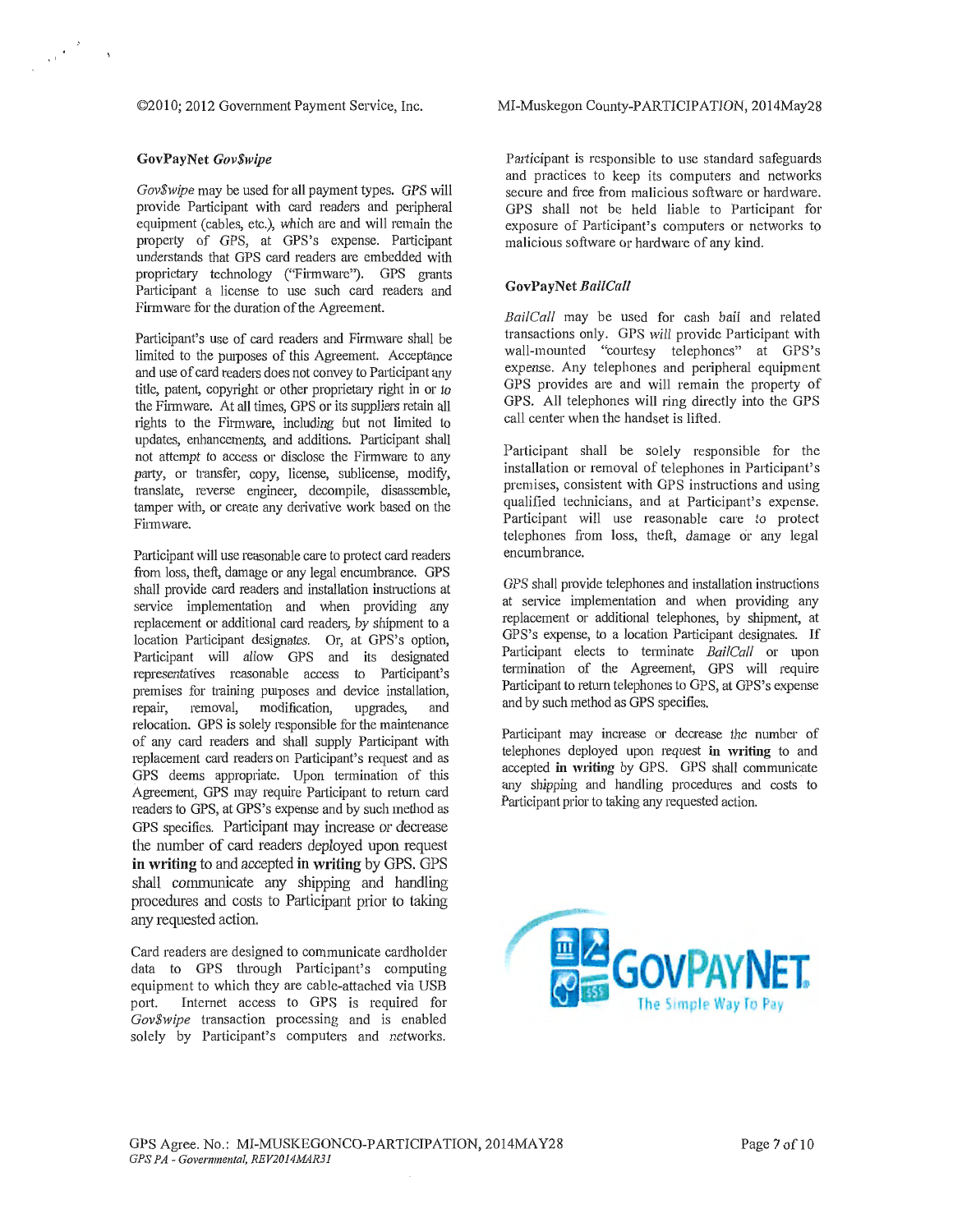# ATTACHMENT "B" - SERVICE FEE SCHEDULES GPS Agree. No.: MI-MUSKEGONCO-PARTICIPATION, 2014MAY28

| <b>Transaction Range</b> |                                                                              |
|--------------------------|------------------------------------------------------------------------------|
| \$50.00                  | \$5.50                                                                       |
| \$75.00                  | \$5.75                                                                       |
| \$100.00                 | \$7.00                                                                       |
| \$150.00                 | \$9.00                                                                       |
| \$200.00                 | \$11.00                                                                      |
|                          | For each additional increment of \$50.00,<br>or portion thereof, add \$1.75. |

All Service Fees Are Non-Refundable

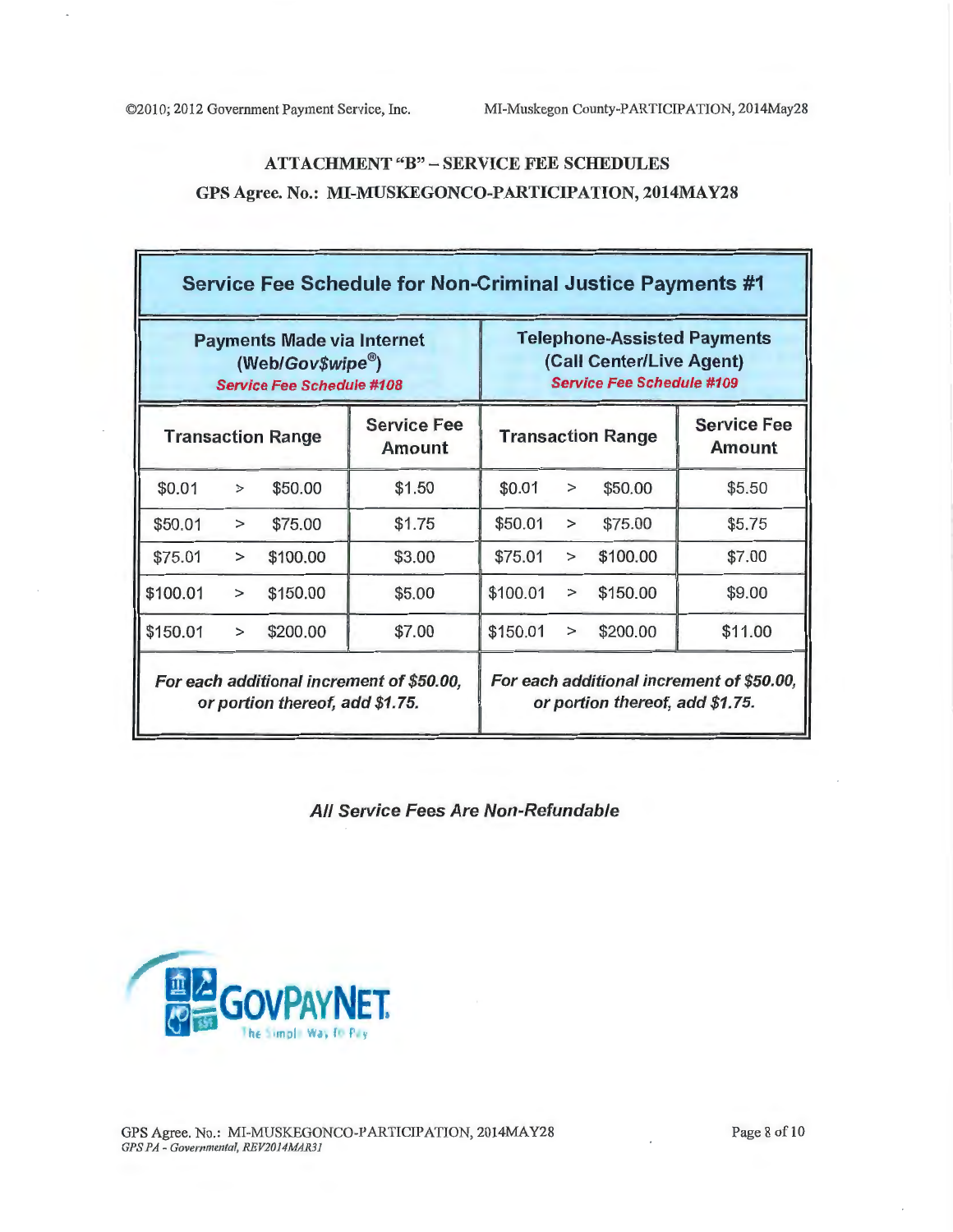$^{\prime}$ 

# ATTACHMENT "C" - SERVICE FEE SCHEDULES GPS Agree. No.: MI-MUSKEGONCO-PARTICIPATION, 2014MAY28

| <b>Service Fee Schedule for Bail Payments</b>                                       |                                                                                                    |  |  |
|-------------------------------------------------------------------------------------|----------------------------------------------------------------------------------------------------|--|--|
| <b>Service Fee for Payments via</b><br>Web/Gov\$wipe®<br>(Service Fee Schedule #97) | <b>Service Fee for Payments via</b><br><b>Call Center/Live Agent</b><br>(Service Fee Schedule #98) |  |  |
| $7.0\%$                                                                             | $7.0\%$                                                                                            |  |  |

| <b>Service Fee Schedule for Bail-Related Payments</b> |                                     |  |  |  |
|-------------------------------------------------------|-------------------------------------|--|--|--|
| <b>Service Fee for Payments via</b>                   | <b>Service Fee for Payments via</b> |  |  |  |
| Web/Gov\$wipe®                                        | <b>Call Center/Live Agent</b>       |  |  |  |
| (Service Fee Schedule #99)                            | (Service Fee Schedule #100)         |  |  |  |
| 3.5%                                                  | 5.0%                                |  |  |  |
| Minimum Service Fee: \$3.50                           | Minimum Service Fee: \$5.00         |  |  |  |

# All Service Fees Are Non-refundable

Example: Bail payment made via the Internet

| <b>Web Payment Transaction Amount</b>       | $=$ \$300.00 |
|---------------------------------------------|--------------|
| GovPayNet Service Fee = $(300 \times 0.07)$ | $=$ \$ 21.00 |
| Total Payment<br>.                          | $=$ \$321.00 |